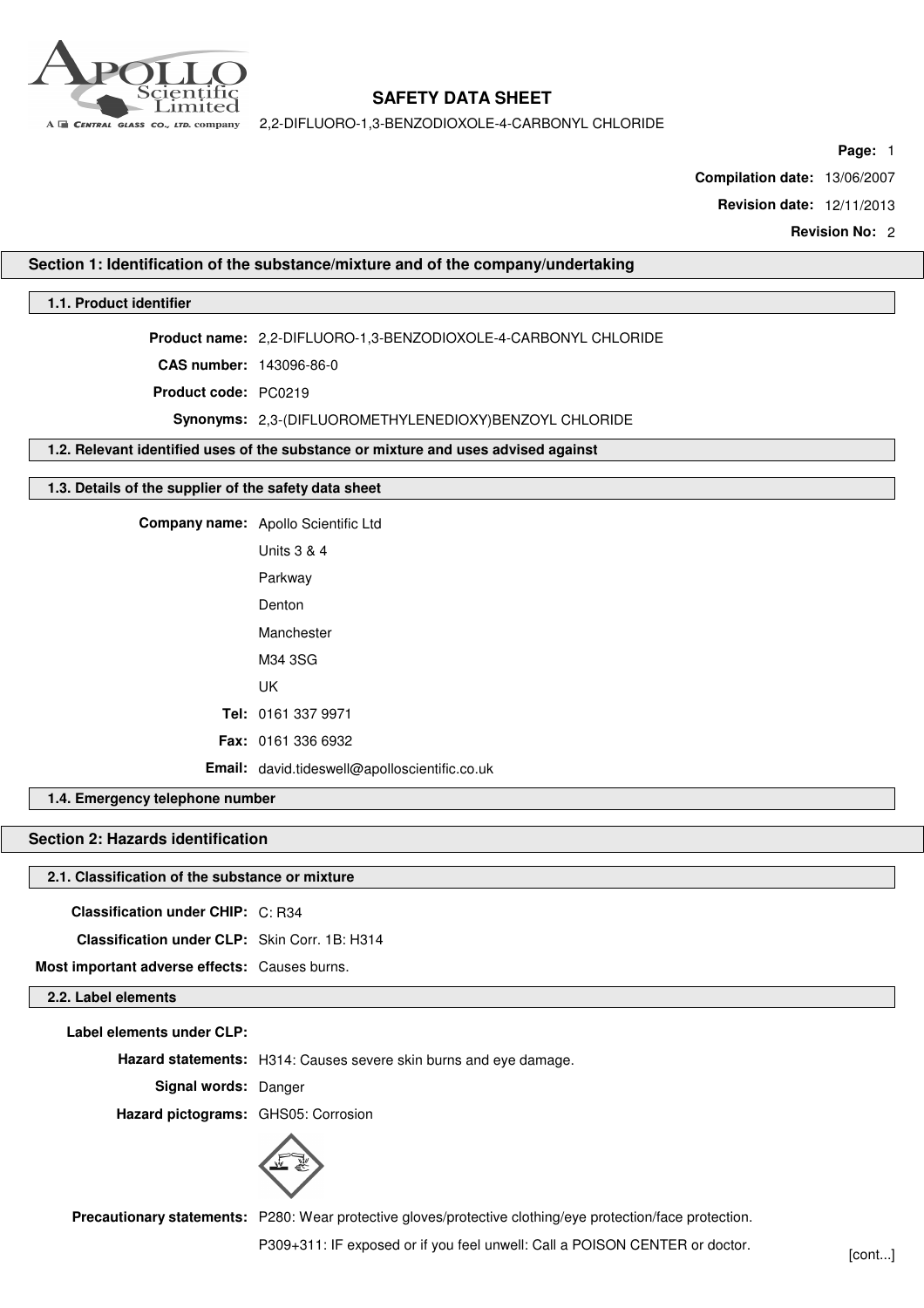## 2,2-DIFLUORO-1,3-BENZODIOXOLE-4-CARBONYL CHLORIDE

**Page:** 2

| Hazard symbols: Corrosive. |                                                                                                           |
|----------------------------|-----------------------------------------------------------------------------------------------------------|
|                            |                                                                                                           |
|                            | Risk phrases: R34: Causes burns.                                                                          |
|                            | <b>Safety phrases:</b> S26: In case of contact with eyes, rinse immediately with plenty of water and seek |
|                            | medical advice.                                                                                           |
|                            | S36/37/39: Wear suitable protective clothing, gloves and eye / face protection.                           |
|                            | S45: In case of accident or if you feel unwell, seek medical advice immediately (show                     |
|                            | the label where possible).                                                                                |
| 2.3. Other hazards         |                                                                                                           |
|                            |                                                                                                           |

**PBT:** This substance is not identified as a PBT substance.

# **Section 3: Composition/information on ingredients**

# **3.1. Substances**

## **Chemical identity:** 2,2-DIFLUORO-1,3-BENZODIOXOLE-4-CARBONYL CHLORIDE

# **Section 4: First aid measures**

**Label elements under CHIP:**

| 4.1. Description of first aid measures                           |                                                                                                      |  |  |
|------------------------------------------------------------------|------------------------------------------------------------------------------------------------------|--|--|
|                                                                  | Skin contact: Remove all contaminated clothes and footwear immediately unless stuck to skin.         |  |  |
|                                                                  | Drench the affected skin with running water for 10 minutes or longer if substance is still           |  |  |
|                                                                  | on skin. Transfer to hospital if there are burns or symptoms of poisoning.                           |  |  |
|                                                                  | Eye contact: Bathe the eye with running water for 15 minutes. Transfer to hospital for specialist    |  |  |
|                                                                  | examination.                                                                                         |  |  |
|                                                                  | Ingestion: Wash out mouth with water. Do not induce vomiting. Give 1 cup of water to drink every 10  |  |  |
|                                                                  |                                                                                                      |  |  |
|                                                                  | minutes. If unconscious, check for breathing and apply artificial respiration if necessary.          |  |  |
|                                                                  | If unconscious and breathing is OK, place in the recovery position. Transfer to hospital             |  |  |
|                                                                  | as soon as possible.                                                                                 |  |  |
|                                                                  | Inhalation: Remove casualty from exposure ensuring one's own safety whilst doing so. If              |  |  |
|                                                                  | unconscious and breathing is OK, place in the recovery position. If conscious, ensure                |  |  |
|                                                                  | the casualty sits or lies down. If breathing becomes bubbly, have the casualty sit and               |  |  |
|                                                                  | provide oxygen if available. Transfer to hospital as soon as possible.                               |  |  |
| 4.2. Most important symptoms and effects, both acute and delayed |                                                                                                      |  |  |
|                                                                  |                                                                                                      |  |  |
|                                                                  | Skin contact: Blistering may occur. Progressive ulceration will occur if treatment is not immediate. |  |  |
|                                                                  | Eye contact: Corneal burns may occur. May cause permanent damage.                                    |  |  |
|                                                                  | Ingestion: Carrague burne move appear around the line. Plead moving yemited. There moving            |  |  |

**Ingestion:** Corrosive burns may appear around the lips. Blood may be vomited. There may be bleeding from the mouth or nose.

**Inhalation:** There may be shortness of breath with a burning sensation in the throat. Exposure may cause coughing or wheezing.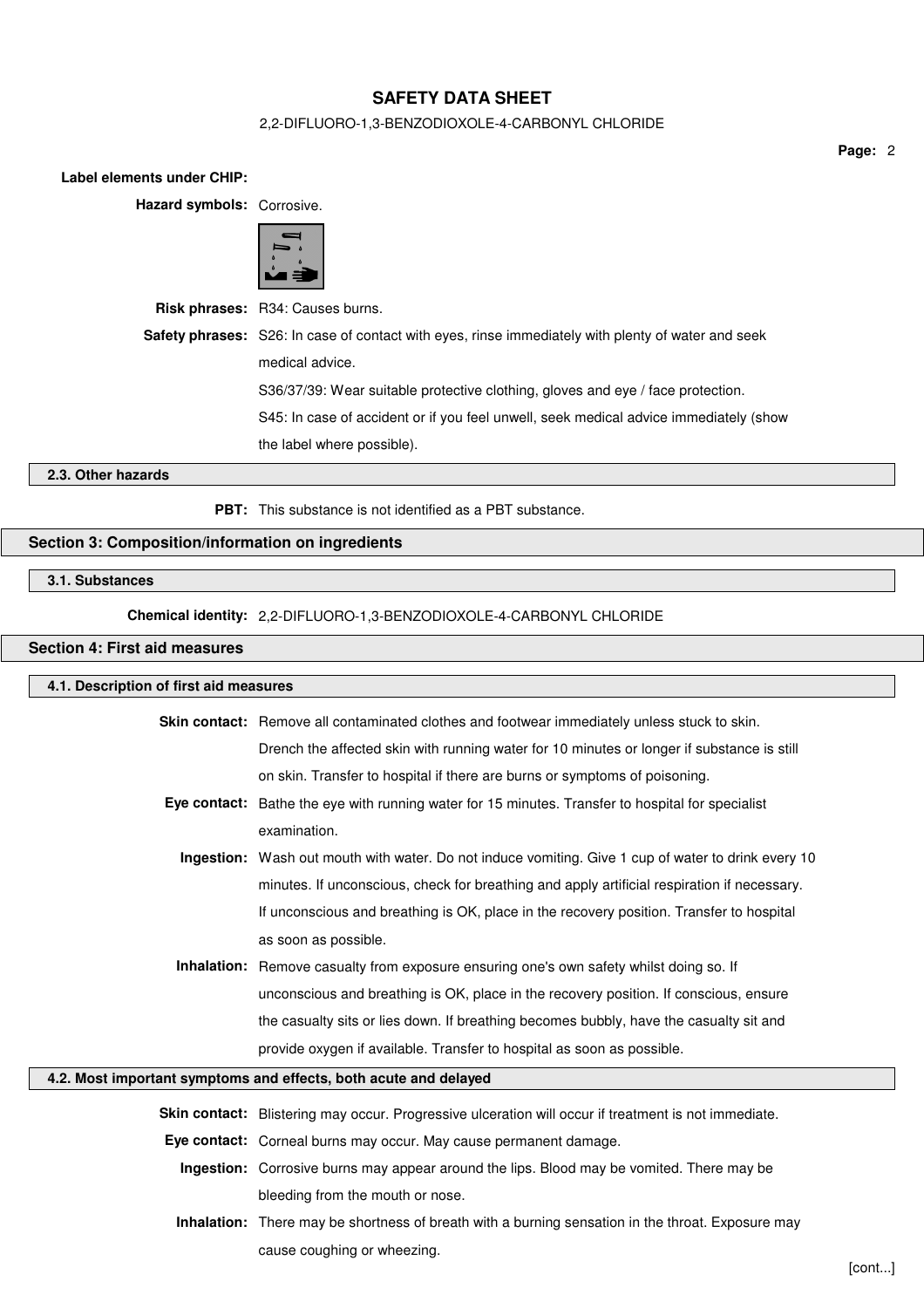2,2-DIFLUORO-1,3-BENZODIOXOLE-4-CARBONYL CHLORIDE

**Page:** 3

#### **4.3. Indication of any immediate medical attention and special treatment needed**

#### **Section 5: Fire-fighting measures**

#### **5.1. Extinguishing media**

**Extinguishing media:** Carbon dioxide, dry chemical powder, foam. Suitable extinguishing media for the surrounding fire should be used. Use water spray to cool containers.

#### **5.2. Special hazards arising from the substance or mixture**

**Exposure hazards:** Corrosive. In combustion emits toxic fumes of carbon dioxide / carbon monoxide. Hydrogen fluoride (HF). Hydrogen chloride (HCl).

#### **5.3. Advice for fire-fighters**

**Advice for fire-fighters:** Wear self-contained breathing apparatus. Wear protective clothing to prevent contact with skin and eyes.

# **Section 6: Accidental release measures**

#### **6.1. Personal precautions, protective equipment and emergency procedures**

**Personal precautions:** Notify the police and fire brigade immediately. If outside keep bystanders upwind and away from danger point. Mark out the contaminated area with signs and prevent access to unauthorised personnel. Do not attempt to take action without suitable protective clothing - see section 8 of SDS. Turn leaking containers leak-side up to prevent the escape of liquid.

#### **6.2. Environmental precautions**

**Environmental precautions:** Do not discharge into drains or rivers. Contain the spillage using bunding.

#### **6.3. Methods and material for containment and cleaning up**

**Clean-up procedures:** Clean-up should be dealt with only by qualified personnel familiar with the specific substance. Absorb into dry earth or sand. Transfer to a closable, labelled salvage container for disposal by an appropriate method.

**6.4. Reference to other sections**

#### **Section 7: Handling and storage**

#### **7.1. Precautions for safe handling**

**Handling requirements:** Avoid direct contact with the substance. Ensure there is sufficient ventilation of the area.

Do not handle in a confined space. Avoid the formation or spread of mists in the air. Only use in fume hood.

#### **7.2. Conditions for safe storage, including any incompatibilities**

**Storage conditions:** Store in cool, well ventilated area. Keep container tightly closed. Moisture sensitive. Store under Argon.

**Suitable packaging:** Must only be kept in original packaging.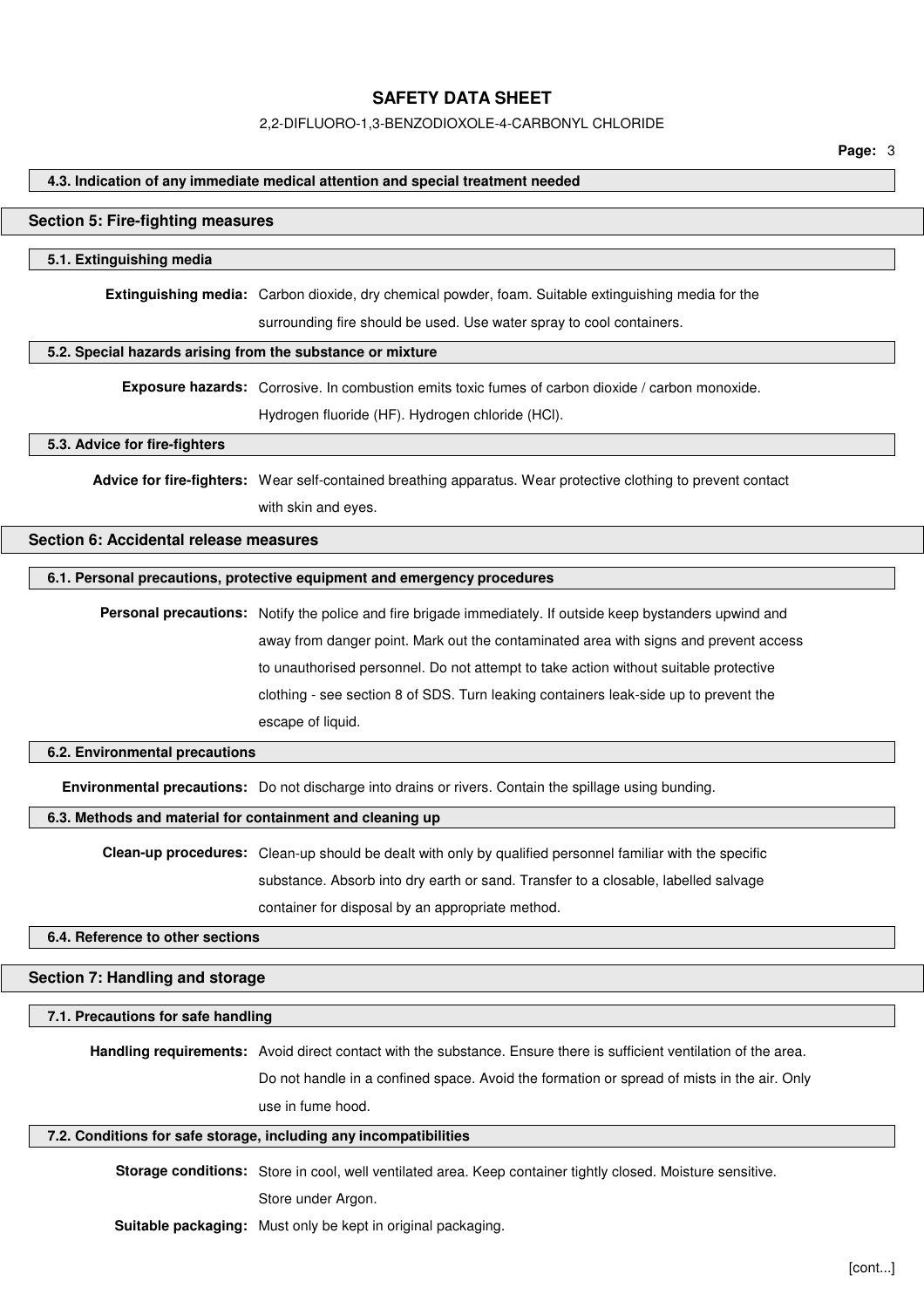#### 2,2-DIFLUORO-1,3-BENZODIOXOLE-4-CARBONYL CHLORIDE

**Page:** 4

#### **7.3. Specific end use(s)**

**Specific end use(s):** No data available.

## **Section 8: Exposure controls/personal protection**

#### **8.1. Control parameters**

**Workplace exposure limits:** No data available.

**8.2. Exposure controls**

**Engineering measures:** Ensure there is sufficient ventilation of the area.

**Respiratory protection:** Self-contained breathing apparatus must be available in case of emergency.

**Hand protection:** Impermeable gloves.

**Eye protection:** Tightly fitting safety goggles. Ensure eye bath is to hand.

**Skin protection:** Impermeable protective clothing.

## **Section 9: Physical and chemical properties**

#### **9.1. Information on basic physical and chemical properties**

**State:** Liquid

**Colour:** Colourless

**Oxidising:** Non-oxidising (by EC criteria)

**Solubility in water:** Reacts with water.

## **9.2. Other information**

**Other information:** No data available.

### **Section 10: Stability and reactivity**

**10.1. Reactivity**

**Reactivity:** Stable under recommended transport or storage conditions.

**10.2. Chemical stability**

**Chemical stability:** Stable under normal conditions.

**10.3. Possibility of hazardous reactions**

**Hazardous reactions:** Hazardous reactions will not occur under normal transport or storage conditions.

**10.4. Conditions to avoid**

**Conditions to avoid:** Heat. Moist air. Humidity.

**10.5. Incompatible materials**

**Materials to avoid:** Strong oxidising agents. Strong acids.

## **10.6. Hazardous decomposition products**

**Haz. decomp. products:** In combustion emits toxic fumes of carbon dioxide / carbon monoxide. Hydrogen

chloride (HCl). Hydrogen fluoride (HF).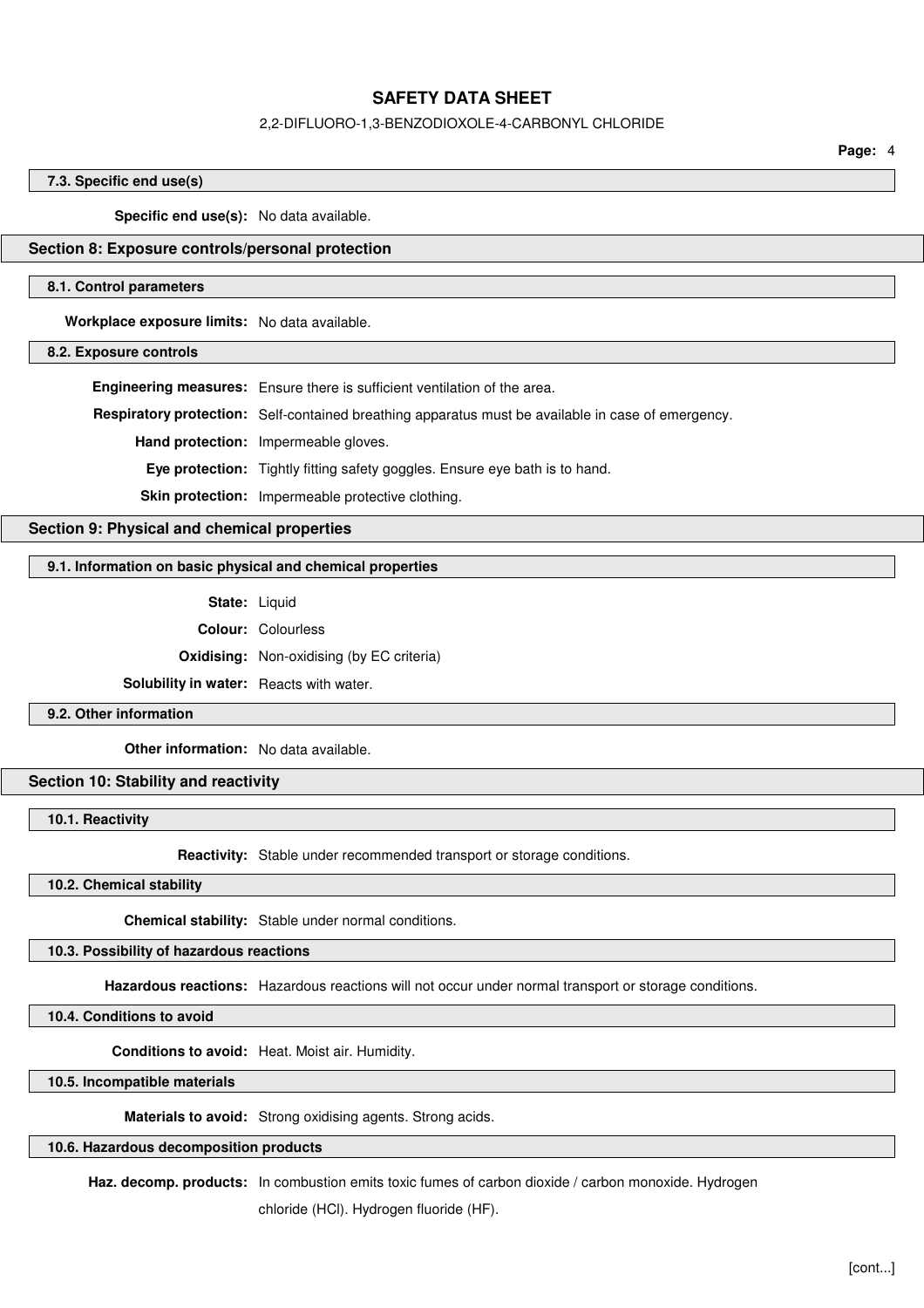## 2,2-DIFLUORO-1,3-BENZODIOXOLE-4-CARBONYL CHLORIDE

**Page:** 5

#### **Section 11: Toxicological information**

#### **11.1. Information on toxicological effects**

#### **Relevant hazards for substance:**

| Hazard                        | Route | Basis              |
|-------------------------------|-------|--------------------|
| Skin corrosion/irritation     | DRM   | Based on test data |
| Serious eye damage/irritation | OPT   | Based on test data |

**Symptoms / routes of exposure**

**Skin contact:** Blistering may occur. Progressive ulceration will occur if treatment is not immediate.

**Eye contact:** Corneal burns may occur. May cause permanent damage.

**Ingestion:** Corrosive burns may appear around the lips. Blood may be vomited. There may be bleeding from the mouth or nose.

**Inhalation:** There may be shortness of breath with a burning sensation in the throat. Exposure may cause coughing or wheezing.

## **Section 12: Ecological information**

## **12.1. Toxicity**

**Ecotoxicity values:** No data available.

#### **12.2. Persistence and degradability**

**Persistence and degradability:** No data available.

**12.3. Bioaccumulative potential**

**Bioaccumulative potential:** No data available.

**12.4. Mobility in soil**

**Mobility:** No data available.

# **12.5. Results of PBT and vPvB assessment**

**PBT identification:** This substance is not identified as a PBT substance.

**12.6. Other adverse effects**

**Other adverse effects:** No data available.

# **Section 13: Disposal considerations**

| 13.1. Waste treatment methods |                                                                                                                     |  |
|-------------------------------|---------------------------------------------------------------------------------------------------------------------|--|
|                               | Disposal operations: MATERIAL SHOULD BE DISPOSED OF IN ACCORDANCE WITH LOCAL, STATE AND                             |  |
|                               | FEDERAL REGULATIONS                                                                                                 |  |
|                               | <b>Disposal of packaging:</b> Dispose of as special waste in compliance with local and national regulations Observe |  |
|                               | all federal, state and local environmental regulations.                                                             |  |
|                               | <b>NB:</b> The user's attention is drawn to the possible existence of regional or national                          |  |
|                               | regulations regarding disposal.                                                                                     |  |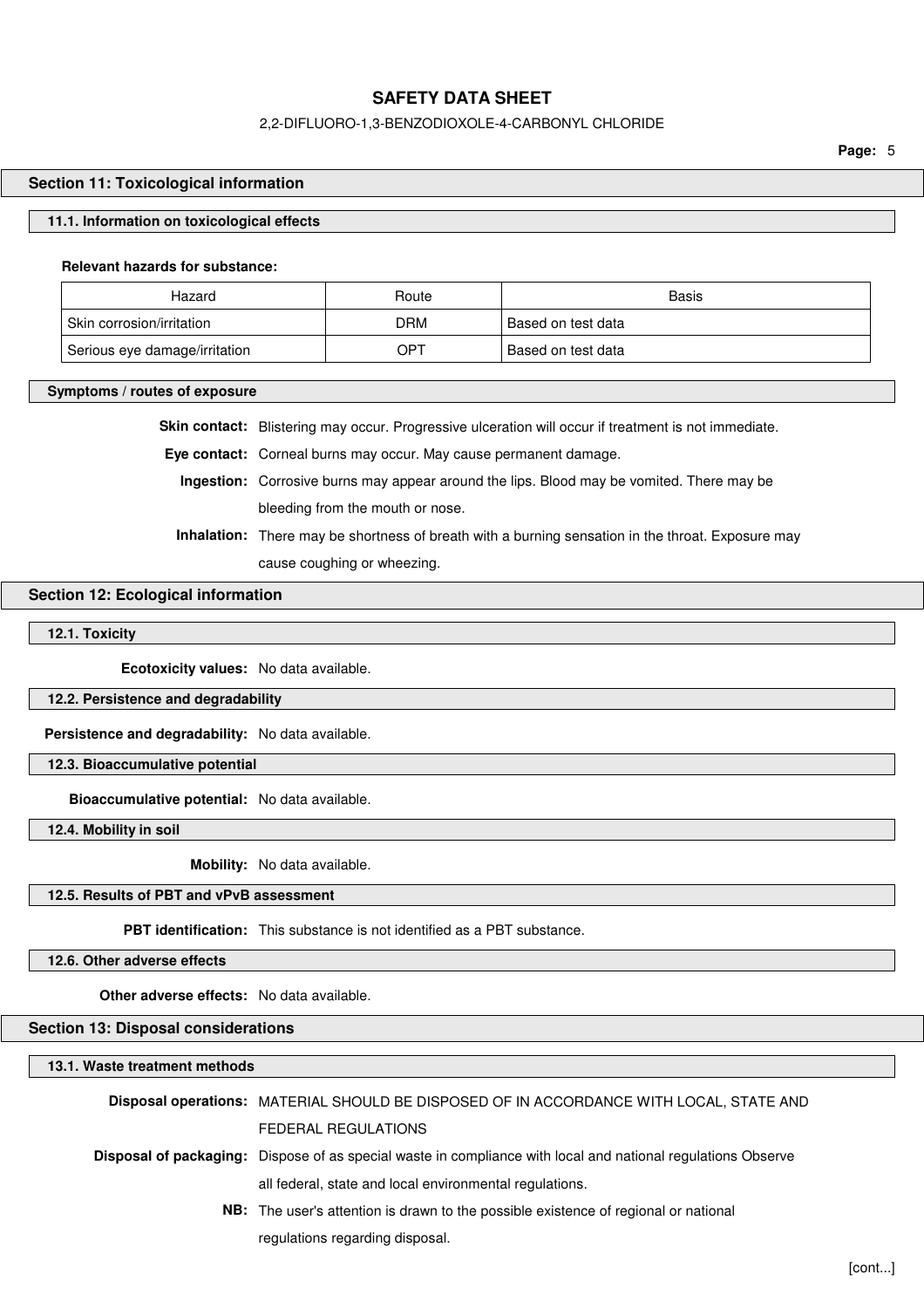#### 2,2-DIFLUORO-1,3-BENZODIOXOLE-4-CARBONYL CHLORIDE

**Page:** 6

# **Section 14: Transport information 14.1. UN number UN number:** UN3265 **14.2. UN proper shipping name Shipping name:** CORROSIVE LIQUID, ACIDIC, ORGANIC, N.O.S. **14.3. Transport hazard class(es) Transport class:** 8 **14.4. Packing group Packing group:** II **14.5. Environmental hazards Environmentally hazardous:** No **Marine pollutant:** No **14.6. Special precautions for user Tunnel code:** E **Transport category:** 2 **Section 15: Regulatory information 15.1. Safety, health and environmental regulations/legislation specific for the substance or mixture 15.2. Chemical Safety Assessment Chemical safety assessment:** A chemical safety assessment has not been carried out for the substance or the mixture by the supplier. **Section 16: Other information Other information Other information:** This safety data sheet is prepared in accordance with Commission Regulation (EU) No 453/2010. \* Data predicted using computational software. Toxtree - Toxic Hazard Estimation by decision tree approach. http://ecb.jrc.ec.europa.eu/qsar/qsar-tools/index.php? c=TOXTREE ~ Data predicted using computatioanl software ACD/ToxSuite v 2.95.1 Copyright 1994- 2009 ACD/labs, Copyright 2001-2009 Pharma Algorithms, Inc, Advanced Chemistry Development, Inc (ACD/Labs). http://www.acdlabs.com/products/pc\_admet/tox/tox/ **Phrases used in s.2 and 3:** H314: Causes severe skin burns and eye damage. R34: Causes burns. **Legal disclaimer:** The material is intended for research purposes only and should be handled exclusively by those who have been fully trained in safety, laboratory and chemical handling procedures. The above information is believed to be correct to the best of our